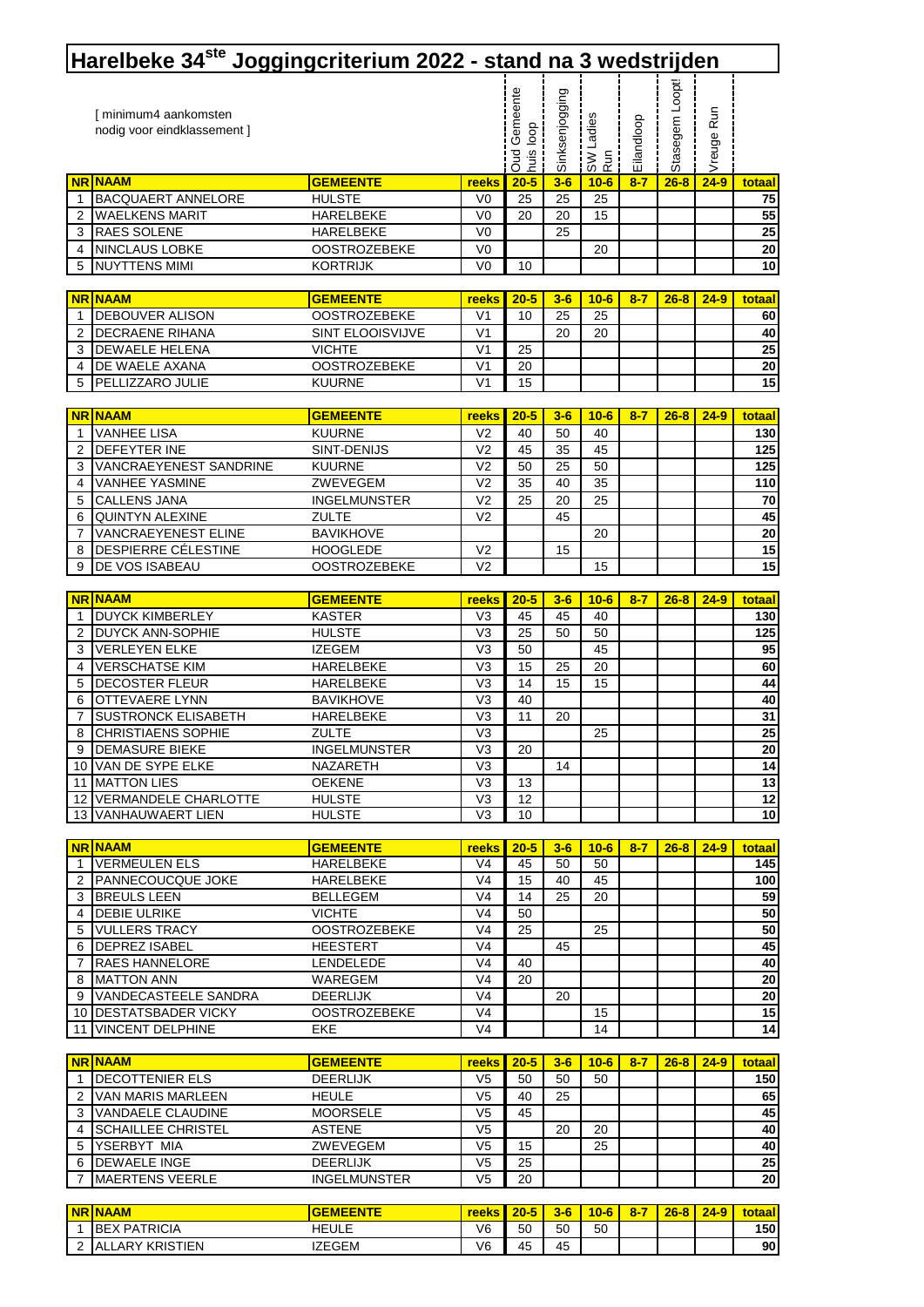| <b>NR</b> | <b>INAAM</b>               | -----<br>. .   | reek                     | <b>nn</b><br>zv- | $\overline{\phantom{a}}$<br>. . | $10 - 6$<br>$\overline{\phantom{a}}$<br>. . | $8-$ | $26 -$<br>$\bullet$ | $24 - 9$ | <u>unitotal</u><br>aar |
|-----------|----------------------------|----------------|--------------------------|------------------|---------------------------------|---------------------------------------------|------|---------------------|----------|------------------------|
|           | <b>ANN</b><br>IDH<br>HAENE | <b>MOREGEM</b> | $\overline{\phantom{0}}$ | っに<br>-          | OE                              | っに<br>∠                                     |      |                     |          | 75                     |

|                | Harelbeke 34 <sup>ste</sup> Joggingcriterium 2022 - stand na 3 wedstrijden |                  |                |                                        |                |                                          |            |                |                 |                 |
|----------------|----------------------------------------------------------------------------|------------------|----------------|----------------------------------------|----------------|------------------------------------------|------------|----------------|-----------------|-----------------|
|                | [ minimum4 aankomsten<br>nodig voor eindklassement ]                       |                  |                | Gemeente<br><b>Sool</b><br>huis<br>Dud | Sinksenjogging | Ladies<br>Run<br>$\mathbb{S}^\mathsf{W}$ | Eilandloop | Stasegem Loopt | Run<br>Vreuge I |                 |
|                | <b>NR NAAM</b>                                                             | <b>GEMEENTE</b>  | reeks          | $20 - 5$                               | $3-6$          | $10 - 6$                                 | $8 - 7$    | $26 - 8$       | $24 - 9$        | totaal          |
| $\mathbf 1$    | <b>VELGHE MAARTEN</b>                                                      | <b>HARELBEKE</b> | M <sub>0</sub> | 25                                     | 25             | 25                                       |            |                |                 | 75              |
| 2              | <b>VANHONACKER TIMON</b>                                                   | <b>HARELBEKE</b> | M <sub>0</sub> | 20                                     | 20             | 20                                       |            |                |                 | 60              |
| 3              | <b>KERRINCKX JARNE</b>                                                     | <b>BELLEGEM</b>  | M <sub>0</sub> | 15                                     | 14             | 15                                       |            |                |                 | 44              |
| 4              | <b>RYSMAN SIEMEN</b>                                                       | <b>DESSELGEM</b> | M <sub>0</sub> | 14                                     | 15             | 13                                       |            |                |                 | 42              |
| 5              | <b>VANDEMEULEBROUCKE VIC</b>                                               | <b>AVELGEM</b>   | M <sub>0</sub> | 9                                      |                | 10                                       |            |                |                 | 19              |
| 6              | <b>CALLENS MATISSE</b>                                                     | <b>INGOOIGEM</b> | M <sub>0</sub> |                                        |                | 14                                       |            |                |                 | 14              |
| 7              | <b>DEGANCK JARNO</b>                                                       | <b>DEERLIJK</b>  | M <sub>0</sub> | 13                                     |                |                                          |            |                |                 | 13              |
| 8              | <b>DESMET FINN</b>                                                         | <b>OTEGEM</b>    | M <sub>0</sub> | 4                                      |                | 9                                        |            |                |                 | 13              |
| 9              | <b>RAES LOIC</b>                                                           | <b>HARELBEKE</b> | M <sub>0</sub> |                                        | 10             |                                          |            |                |                 | 10              |
| 10             | <b>RASSALE VICTOR</b>                                                      | <b>HARELBEKE</b> | M <sub>0</sub> | 10                                     |                |                                          |            |                |                 | 10              |
| 11             | <b>SOETAERT SEPPE</b>                                                      | <b>HARELBEKE</b> | M <sub>0</sub> | 8                                      |                |                                          |            |                |                 | 8               |
| 12             | <b>VANDEKERKHOVE EMILE</b>                                                 | <b>HARELBEKE</b> | M <sub>0</sub> | $\overline{7}$                         |                |                                          |            |                |                 | $\overline{7}$  |
| 13             | <b>MAES THORBEN</b>                                                        | <b>HARELBEKE</b> | M <sub>0</sub> | 6                                      |                |                                          |            |                |                 | $6\overline{6}$ |
| 14             | <b>VAN WONTERGHEM EMILE</b>                                                | <b>HARELBEKE</b> | M <sub>0</sub> | 5                                      |                |                                          |            |                |                 | 5               |
|                |                                                                            |                  |                |                                        |                |                                          |            |                |                 |                 |
|                | <b>NR NAAM</b>                                                             | <b>GEMEENTE</b>  | reeks          | $20 - 5$                               | $3-6$          | $10 - 6$                                 | $8 - 7$    | $26 - 8$       | $24 - 9$        | totaal          |
|                | <b>WOUTERS JEROEN</b>                                                      | <b>HARELBEKE</b> | M1             | 45                                     | 45             | 45                                       |            |                |                 | 135             |
| 2              | <b>MAES IAN</b>                                                            | <b>HARELBEKE</b> | M <sub>1</sub> |                                        | 50             | 50                                       |            |                |                 | 100             |
| 3              | <b>RYSMAN ARJEN</b>                                                        | <b>DESSELGEM</b> | M <sub>1</sub> | 12                                     | 15             | 40                                       |            |                |                 | 67              |
| 4              | <b>NUYTTENS MARC</b>                                                       | <b>KORTRIJK</b>  | M <sub>1</sub> | 50                                     |                |                                          |            |                |                 | 50              |
| 5              | <b>VERSCHUERE GAUTHIER</b>                                                 | <b>KUURNE</b>    | M <sub>1</sub> | 25                                     |                | 25                                       |            |                |                 | 50              |
| 6              | <b>CROUBELS JARNO</b>                                                      | <b>KUURNE</b>    | M <sub>1</sub> | 9                                      | 25             | 14                                       |            |                |                 | 48              |
| $\overline{7}$ | <b>MAELKENS MARTLIN</b>                                                    | HAREI REKE       | <b>M11</b>     | 11                                     | 20             | 13                                       |            |                |                 | 44              |

|   | <b>IWAELKENS MARTIJN</b>   | HARELBEKE           | M1             | 44 | 20 | 13 |  | 44 |
|---|----------------------------|---------------------|----------------|----|----|----|--|----|
| 8 | <b>IMAES GERBEN</b>        | <b>HULSTE</b>       | M <sub>1</sub> | 40 |    |    |  | 40 |
| 9 | <b>ICERAY HENRY</b>        | HARELBEKE           | M <sub>1</sub> | 35 |    |    |  | 35 |
|   | 10 <b>INAESSENS EMIEL</b>  | <b>DEERLIJK</b>     | M1             | 14 |    | 20 |  | 34 |
|   | <b>11 IDEBOUVER DUSTIN</b> | <b>OOSTROZEBEKE</b> | M1             | 15 |    | 15 |  | 30 |
|   | 12 VANDERIVIERE NAND       | <b>ARDOOIE</b>      | M <sub>1</sub> | 20 |    |    |  | 20 |
|   | <b>13 IDEWAELE MATTEO</b>  | VICHTE              | M <sub>1</sub> | 13 |    |    |  | 13 |
|   | 14 VERLEDENS MIRO          | <b>HULSTE</b>       | M1             | 10 |    |    |  | 10 |

|                | <b>NR NAAM</b>                 | <b>GEMEENTE</b>     | <b>reeks</b>   | $20 - 5$        | $3-6$           | $10 - 6$        | $8 - 7$ | $26 - 8$ | $24 - 9$ | totaal          |
|----------------|--------------------------------|---------------------|----------------|-----------------|-----------------|-----------------|---------|----------|----------|-----------------|
|                | VANDENBOGAERDE FABIO           | <b>HARELBEKE</b>    | M <sub>2</sub> | 45              | 50              | 50              |         |          |          | 145             |
| 2              | <b>ILEFEVER JASON</b>          | <b>HARELBEKE</b>    | M <sub>2</sub> |                 | 40              | 45              |         |          |          | 85              |
| 3              | <b>VAN HOEYMISSEN TIMON</b>    | <b>BAVIKHOVE</b>    | M <sub>2</sub> | 40              | 45              |                 |         |          |          | 85              |
| 4              | <b>CHRISTIAENS GLENN</b>       | ZWEVEGEM            | M <sub>2</sub> | 20              | 20              | 40              |         |          |          | 80              |
| 5              | <b>I</b> HAERINCK LAURENS      | WAREGEM             | M <sub>2</sub> | 35              | 35              |                 |         |          |          | 70              |
| 6              | <b>PATYN WOUT</b>              | <b>BAVIKHOVE</b>    | M <sub>2</sub> | 15              | $\overline{17}$ | $\overline{25}$ |         |          |          | 57              |
| $\overline{7}$ | <b>PRAT STEVEN</b>             | <b>HARELBEKE</b>    | M <sub>2</sub> | 25              | 30              |                 |         |          |          | 55              |
| 8              | <b>MAES DYLAN</b>              | <b>HARELBEKE</b>    | M <sub>2</sub> |                 | 18              | $\overline{35}$ |         |          |          | 53              |
|                | 9 DECOCK JORDY                 | <b>HARELBEKE</b>    | M <sub>2</sub> | 18              | 19              | 15              |         |          |          | 52              |
|                | 10 VERVAEKE EMILE              | <b>KUURNE</b>       | M <sub>2</sub> | 50              |                 |                 |         |          |          | 50              |
|                | 11 HOCEDEZ BJARNE              | <b>OTEGEM</b>       | M <sub>2</sub> | 20              | 15              | 14              |         |          |          | 49              |
|                | <b>12 DE MEESTER MATTHIAS</b>  | SINT-ELOOIS VIJVE   | M <sub>2</sub> | 15              | 11              | $\overline{12}$ |         |          |          | 38              |
|                | <b>13 IDESCAMPS SIEBRECHT</b>  | <b>HARELBEKE</b>    | M <sub>2</sub> | 13              | $\overline{7}$  | 10              |         |          |          | 30              |
|                | 14 VANHOUTTE JAMES             | <b>KORTRIJK</b>     | M <sub>2</sub> | 30              |                 |                 |         |          |          | 30              |
|                | <b>15 ILAMMERS ROBIN</b>       | <b>LEDEGEM</b>      | M <sub>2</sub> |                 |                 | 30              |         |          |          | 30              |
|                | <b>16 BAEKELANDT THOMAS</b>    | <b>HARELBEKE</b>    | M <sub>2</sub> | 13              | 16              |                 |         |          |          | 29              |
|                | 17 <b>IDEBOSSCHERE THIBAUT</b> | <b>HARELBEKE</b>    | M <sub>2</sub> |                 | 14              | 13              |         |          |          | 27              |
|                | <b>18 ICOUCKHUYT WARD</b>      | <b>INGELMUNSTER</b> | M <sub>2</sub> |                 | 25              |                 |         |          |          | 25              |
|                | <b>19 HOLVOET MARTIJN</b>      | <b>HARELBEKE</b>    | M <sub>2</sub> |                 | 25              |                 |         |          |          | 25              |
|                | 20 HUGELIER JASPER             | <b>LEDEGEM</b>      | M <sub>2</sub> | 25              |                 |                 |         |          |          | 25              |
|                | 21 ILEFEVER JEFFREY            | <b>HARELBEKE</b>    | M <sub>2</sub> |                 | 25              |                 |         |          |          | 25              |
|                | 22 CREPEL LUCAS                | <b>HARELBEKE</b>    | M <sub>2</sub> | 12              |                 | 9               |         |          |          | 21              |
|                | 23 CALLEWAERT MAARTEN          | <b>GENT</b>         | M <sub>2</sub> |                 | 20              |                 |         |          |          | 20              |
|                | 24 DEJAGERE ANDRES             | <b>HARELBEKE</b>    | M <sub>2</sub> |                 | $\overline{9}$  | $\overline{11}$ |         |          |          | 20              |
|                | 25 IDEWYN BENJAMIN             | <b>HARELBEKE</b>    | M <sub>2</sub> |                 | 20              |                 |         |          |          | 20              |
|                | 26 VAN HOUTTE MATHIAS          | <b>WAKKEN</b>       | M <sub>2</sub> | 19              |                 |                 |         |          |          | 19              |
| 27             | <b>VERBRUGGE MATHIAS</b>       | <b>HARELBEKE</b>    | M <sub>2</sub> | $\overline{17}$ |                 |                 |         |          |          | $\overline{17}$ |
|                | 28 CLAERHOUT GUST              | <b>OOIGEM</b>       | M <sub>2</sub> | 16              |                 |                 |         |          |          | 16              |
|                | 29 PERNEEL LUIGI               | <b>ROESELARE</b>    | M <sub>2</sub> | 14              |                 |                 |         |          |          | 14              |
|                | 30 WEISS SHAWN                 | <b>HULSTE</b>       | M <sub>2</sub> | 14              |                 |                 |         |          |          | 14              |
| 31             | <b>HOUTTEKIET ROELAND</b>      | <b>HOOGLEDE</b>     | M <sub>2</sub> |                 | 13              |                 |         |          |          | $\overline{13}$ |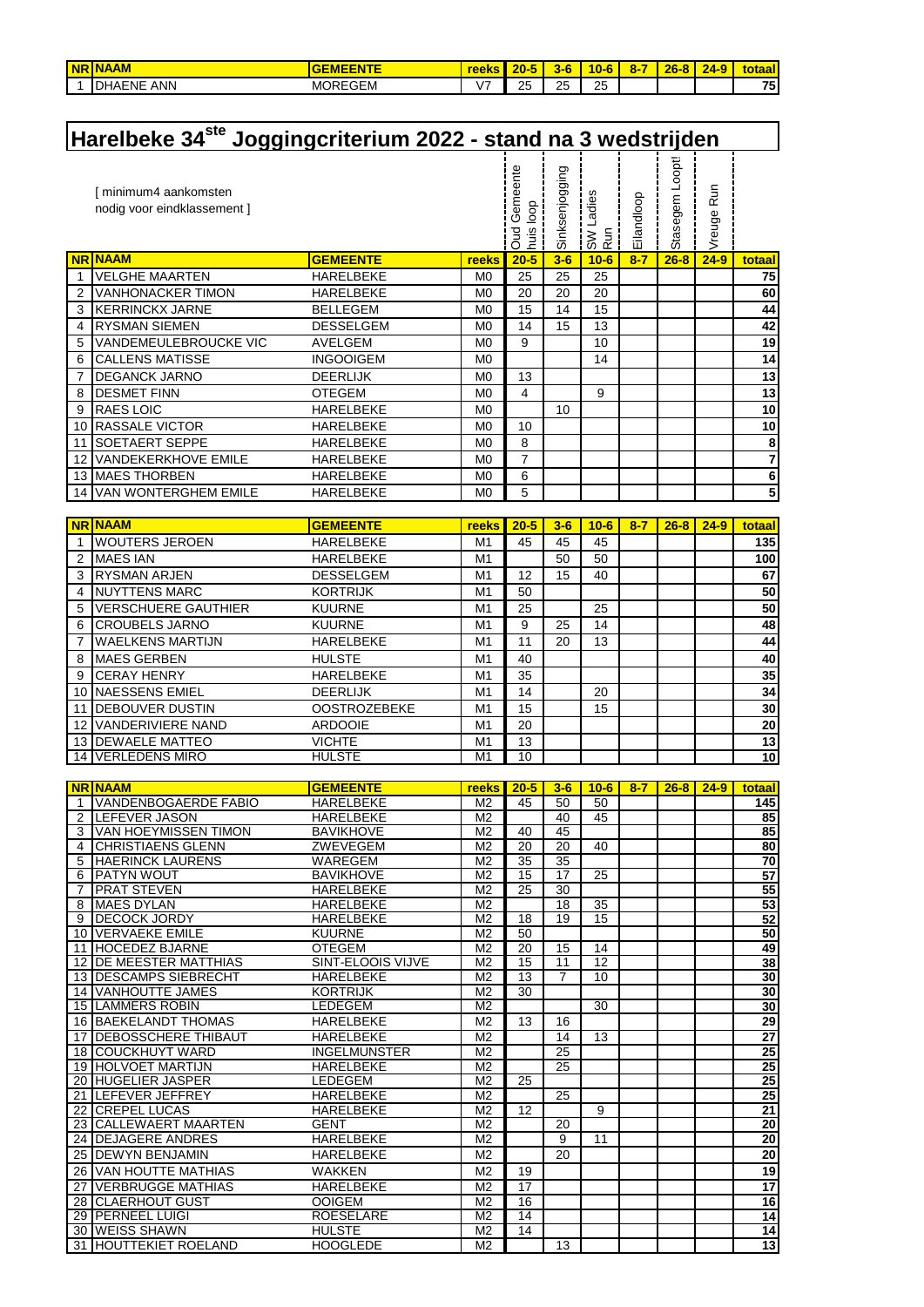|                 | 32 VANHOUTTE NIELS          | <b>BAVIKHOVE</b>    | M <sub>2</sub>  |                 | 12              |                 |         |          |          | 12                      |
|-----------------|-----------------------------|---------------------|-----------------|-----------------|-----------------|-----------------|---------|----------|----------|-------------------------|
| 33              | <b>LEFEVER JELLE</b>        | <b>HARELBEKE</b>    | M <sub>2</sub>  |                 | 10              |                 |         |          |          | 10                      |
|                 | 34 DE MEESTER IGNACE        | <b>HARELBEKE</b>    | M <sub>2</sub>  |                 | $\overline{8}$  |                 |         |          |          | $\overline{\mathbf{8}}$ |
|                 | <b>35 VERCAEMST JONAS</b>   | <b>HARELBEKE</b>    | M <sub>2</sub>  |                 | 6               |                 |         |          |          | $\overline{6}$          |
|                 |                             |                     |                 |                 |                 |                 |         |          |          |                         |
|                 | <b>NR NAAM</b>              | <b>GEMEENTE</b>     | reeks           | $20 - 5$        | $3-6$           | $10 - 6$        | $8 - 7$ | $26 - 8$ | $24 - 9$ | totaal                  |
| 1               | <b>NICOLAIJ CHRISTOPHE</b>  | <b>HARELBEKE</b>    | M <sub>3</sub>  | 45              | 50              | 50              |         |          |          | 145                     |
| 2               | <b>DECLERQ STIJN</b>        | <b>DEERLIJK</b>     | M3              | 40              | 45              | 40              |         |          |          | 125                     |
| 3               | <b>DESMET DIETRICH</b>      | <b>HARELBEKE</b>    | $\overline{M3}$ | $\overline{25}$ | 30              | $\overline{20}$ |         |          |          | $\overline{75}$         |
| 4               | <b>TLILI SEMY</b>           | <b>KORTRIJK</b>     | M <sub>3</sub>  | 25              | 25              | 25              |         |          |          | 75                      |
| 5               | <b>GUILLEMYN STEVEN</b>     | <b>HEESTERT</b>     | M <sub>3</sub>  | 19              | 25              | 18              |         |          |          | 62                      |
| 6               | <b>DECLERCK DRIES</b>       | <b>BAVIKHOVE</b>    | M <sub>3</sub>  | $\overline{35}$ |                 | 25              |         |          |          | 60                      |
| 7               | <b>VANLUCHENE MATS</b>      | <b>OOSTROZEBEKE</b> | M <sub>3</sub>  | $\overline{20}$ | 40              |                 |         |          |          | 60                      |
| 8               | VAN DER BAUWHEDE MICHIEL    | <b>KORTRIJK</b>     | M <sub>3</sub>  | 50              |                 |                 |         |          |          | 50                      |
| 9               | <b>DECOUTERE MIKE</b>       | <b>HEULE</b>        | M <sub>3</sub>  | 13              | 20              | 12              |         |          |          | 45                      |
| 10              | <b>CHRISTIAENS STEVEN</b>   | <b>INGELMUNSTER</b> | M <sub>3</sub>  |                 |                 | 45              |         |          |          | 45                      |
| 11              | <b>DEPREUX KRISTOF</b>      | <b>HARELBEKE</b>    | M <sub>3</sub>  | 16              | 14              | $\overline{12}$ |         |          |          | 42                      |
| 12              | <b>BLOCKHUYS KENNY</b>      | <b>KORTRIJK</b>     | $\overline{M3}$ | $\overline{14}$ | $\overline{15}$ | 11              |         |          |          | 40                      |
| 13              | <b>CALLEEUW ANDRIES</b>     | HARELBEKE           | M <sub>3</sub>  |                 | $\overline{20}$ | $\overline{19}$ |         |          |          | 39                      |
| 14              | <b>VERSCHAEVE FREDERIC</b>  | <b>HARELBEKE</b>    | M <sub>3</sub>  | 14              | 12              | 13              |         |          |          | 39                      |
| 15              | <b>CLAERHOUT KOEN</b>       | <b>IZEGEM</b>       | M <sub>3</sub>  | 13              | 15              | 10              |         |          |          | $\frac{38}{37}$         |
| 16              | DE SMEDT JEROEN             | <b>HARELBEKE</b>    | M <sub>3</sub>  | 15              | 11              | 11              |         |          |          |                         |
| 17              | <b>LAFAUT WOUTER</b>        | <b>PITTEM</b>       | M <sub>3</sub>  |                 | $\overline{35}$ |                 |         |          |          | 35                      |
| 18              | <b>TANCRÉ DIMITRI</b>       | <b>WEVELGEM</b>     | M <sub>3</sub>  |                 | 19              | 16              |         |          |          | $\frac{35}{32}$         |
| $\overline{20}$ | <b>DESMET RUBEN</b>         | <b>HARELBEKE</b>    | M <sub>3</sub>  |                 |                 | 35              |         |          |          |                         |
|                 | 21 ROMMENS DAVY             | <b>DEERLIJK</b>     | M <sub>3</sub>  |                 | 17              | 15              |         |          |          |                         |
| 22              | <b>THERMOTE KLAAS</b>       | <b>HULSTE</b>       | M <sub>3</sub>  | 30              |                 |                 |         |          |          | $\frac{30}{30}$         |
| 23              | <b>LAMMERTYN ELI</b>        | ANZEGEM             | M <sub>3</sub>  |                 |                 | 30              |         |          |          |                         |
| 24              | <b>TANGHE MATTHIAS</b>      | <b>ROESELARE</b>    | M <sub>3</sub>  | 11              | 10              | $\overline{8}$  |         |          |          | 29                      |
| 25              | <b>FEYS BERT</b>            | <b>ROESELARE</b>    | M <sub>3</sub>  |                 | 16              | 7               |         |          |          | $\overline{23}$         |
| 26              | <b>OTTEVAERE SIMON</b>      | <b>LENDELEDE</b>    | M <sub>3</sub>  | 20              |                 |                 |         |          |          | $\overline{20}$         |
| $\overline{27}$ | <b>SABBE GEOFFREY</b>       | <b>HARELBEKE</b>    | M <sub>3</sub>  |                 |                 | $\overline{20}$ |         |          |          |                         |
| $\overline{28}$ | <b>BAELE PIETER</b>         | <b>BAVIKHOVE</b>    | M <sub>3</sub>  | 18              |                 |                 |         |          |          | $\frac{20}{18}$         |
| 29              | <b>MAESEN DIETER</b>        | <b>DEERLIJK</b>     | M <sub>3</sub>  |                 | 18              |                 |         |          |          | $\overline{18}$         |
| 30 <sup>°</sup> | DANNEELS JELLE              | <b>HARELBEKE</b>    | M <sub>3</sub>  | 17              |                 |                 |         |          |          | $\overline{17}$         |
|                 | 31 VANWYMELBEKE TIM         | <b>HEULE</b>        | M <sub>3</sub>  |                 |                 | 17              |         |          |          | 17                      |
| $\overline{32}$ | <b>DEPREITERE TIMOTHY</b>   | <b>INGELMUNSTER</b> | M <sub>3</sub>  | 15              |                 |                 |         |          |          | 15                      |
| 33              | <b>VERCRUYSSE FRANJO</b>    | <b>HARELBEKE</b>    | M <sub>3</sub>  |                 |                 | 15              |         |          |          | $\overline{15}$         |
| $\overline{34}$ | <b>DECLERCQ KIM</b>         | <b>ROESELARE</b>    | M <sub>3</sub>  |                 |                 | 14              |         |          |          | 14                      |
| 35              | <b>SCHOUTTETEN MATTHIAS</b> | <b>KORTRIJK</b>     | M <sub>3</sub>  |                 |                 | 14              |         |          |          | 14                      |
| $\overline{36}$ | <b>MEULISSE RICARDO</b>     | ZWEVEGEM            | M <sub>3</sub>  |                 | $\overline{13}$ |                 |         |          |          | $\overline{13}$         |
|                 | 37 CALLENS CHRISTOPHE       | <b>INGOOIGEM</b>    | M <sub>3</sub>  |                 |                 | 13              |         |          |          | $\overline{13}$         |
| 38              | <b>DEBRABANT PIETER</b>     | <b>HULSTE</b>       | M <sub>3</sub>  | 12              |                 |                 |         |          |          | 12                      |
| 39              | <b>MANNEKENS ROBBERT</b>    | <b>HARELBEKE</b>    | M <sub>3</sub>  | 12              |                 |                 |         |          |          | $\overline{12}$         |
| 40              | <b>WIJFELS STIJN</b>        | <b>HARELBEKE</b>    | M <sub>3</sub>  | 10              |                 |                 |         |          |          | 10                      |
| 41              | <b>BRUNEEL BASTIAAN</b>     | <b>HARELBEKE</b>    | M <sub>3</sub>  |                 |                 | 10              |         |          |          | 10                      |
|                 | 42 BEECKAERT STIJN          | <b>ROESELARE</b>    | M <sub>3</sub>  |                 |                 | 9               |         |          |          | 9                       |

## **Harelbeke 34ste Joggingcriterium 2022 - stand na 3 wedstrijden**

|                 | [ minimum4 aankomsten<br>nodig voor eindklassement ] |                     |                | Gemeente<br>huis loop<br><b>Dud</b> | Sinksenjogging  | SW Ladies<br>Run | Eilandloop | Stasegem Loopt! | Run<br>Vreuge |                 |
|-----------------|------------------------------------------------------|---------------------|----------------|-------------------------------------|-----------------|------------------|------------|-----------------|---------------|-----------------|
|                 | <b>NR NAAM</b>                                       | <b>GEMEENTE</b>     | reeks          | $20 - 5$                            | $3-6$           | $10 - 6$         | $8 - 7$    | $26 - 8$        | $24 - 9$      | totaal          |
| $\overline{1}$  | VAN MOSSELVELDE PETER                                | <b>OOSTROZEBEKE</b> | M4             | 35                                  | 50              | 35               |            |                 |               | 120             |
| 2               | <b>COSSEMENT STEVEN</b>                              | <b>HARELBEKE</b>    | M4             |                                     | 45              | 20               |            |                 |               | 65              |
| 3               | <b>CREUPELANDT FREDERIK</b>                          | <b>DEERLIJK</b>     | M4             | 1                                   | 40              | 18               |            |                 |               | 59              |
| 4               | VANDEMEULEBROUCKE YVES                               | <b>AVELGEM</b>      | M4             | 13                                  |                 | 40               |            |                 |               | 53              |
| 5               | <b>WANZEELE PIETER</b>                               | <b>HARELBEKE</b>    | M4             | 17                                  | 19              | 15               |            |                 |               | 51              |
| 6               | <b>DUJARDYN PEDRO</b>                                | <b>OOIGEM</b>       | M4             | 50                                  |                 |                  |            |                 |               | 50              |
| $\overline{7}$  | <b>TACK DAVY</b>                                     | <b>OOSTROZEBEKE</b> | M4             |                                     | 25              | 25               |            |                 |               | 50              |
| 8               | <b>VANHAVERBEKE STEVEN</b>                           | <b>DEERLIJK</b>     | M4             | 16                                  | 20              | 14               |            |                 |               | 50              |
| 9               | <b>VANHAELEWYN ANDY</b>                              | <b>INGELMUNSTER</b> | M4             |                                     |                 | 50               |            |                 |               | 50              |
|                 | 10 MAES PEDRO                                        | <b>HARELBEKE</b>    | M4             |                                     | 30              | 16               |            |                 |               | 46              |
| 11              | <b>DESMET STEVEN</b>                                 | <b>OTEGEM</b>       | M4             | 20                                  |                 | 25               |            |                 |               | 45              |
|                 | <b>12 MOEYAERT JORIS</b>                             | <b>LANGEMARK</b>    | M4             | 45                                  |                 |                  |            |                 |               | 45              |
|                 | <b>13 NAESSENS STEVEN</b>                            | <b>VICHTE</b>       | M4             | 15                                  | 18              | 12               |            |                 |               | 45              |
|                 | 14 COTTENIE MICHIEL                                  | <b>HEESTERT</b>     | M4             |                                     |                 | 45               |            |                 |               | 45              |
| 15 <sup>1</sup> | <b>VANDERIVIERE STEVEN</b>                           | <b>ARDOOIE</b>      | M4             | 40                                  |                 |                  |            |                 |               | 40              |
|                 | 16 WYDAEGHE JEROEN                                   | <b>IZEGEM</b>       | M4             | 18                                  |                 | 19               |            |                 |               | $\overline{37}$ |
| 17              | <b>PLANCKAERT GREG</b>                               | LEKE                | M4             |                                     | 35              |                  |            |                 |               | 35              |
|                 | <b>18 RYSMAN FREDERIK</b>                            | <b>DESSELGEM</b>    | M4             | 11                                  | $\overline{13}$ | 11               |            |                 |               | 35              |
|                 | <b>19 VOLCKAERT BJORN</b>                            | <b>HARELBEKE</b>    | M4             | 14                                  | 20              |                  |            |                 |               | 34              |
| 20              | <b>COOPMAN BRECHT</b>                                | <b>STASEGEM</b>     | M <sub>4</sub> | 8                                   | 11              | 12               |            |                 |               | $\overline{31}$ |
| 21              | <b>ILAMBERT WOUTER</b>                               | ZWEVEZELE           | M4             | 30                                  |                 |                  |            |                 |               | 30              |
| 22              | <b>SOETE KEVIN</b>                                   | <b>HARELBEKE</b>    | M4             |                                     | 17              | 13               |            |                 |               | 30              |
| 23              | <b>DESMET BJORN</b>                                  | <b>KERKHOVE</b>     | M4             |                                     |                 | 30               |            |                 |               | 30              |
|                 | 24 BACQUAERT DAVY                                    | <b>HULSTE</b>       | M4             | 0                                   | 14              | 15               |            |                 |               | <u>29</u>       |
|                 | 25 WAELKENS JIMMY                                    | <b>HARELBEKE</b>    | M4             | 14                                  | $\overline{15}$ |                  |            |                 |               | $\overline{29}$ |